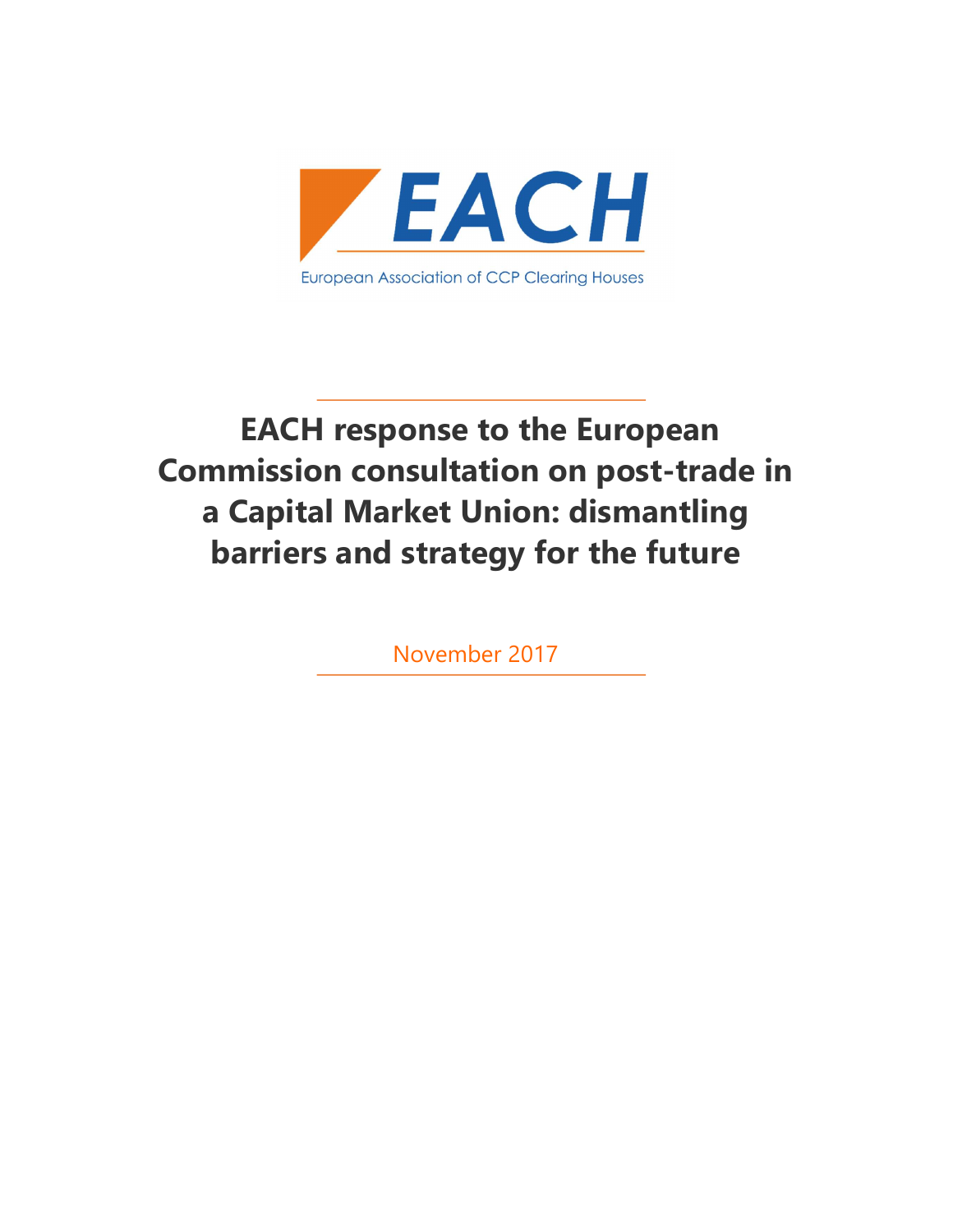# EACH Response – European Commission consultation on post-trade in a Capital Market Union: dismantling barriers and strategy for the future – November 2017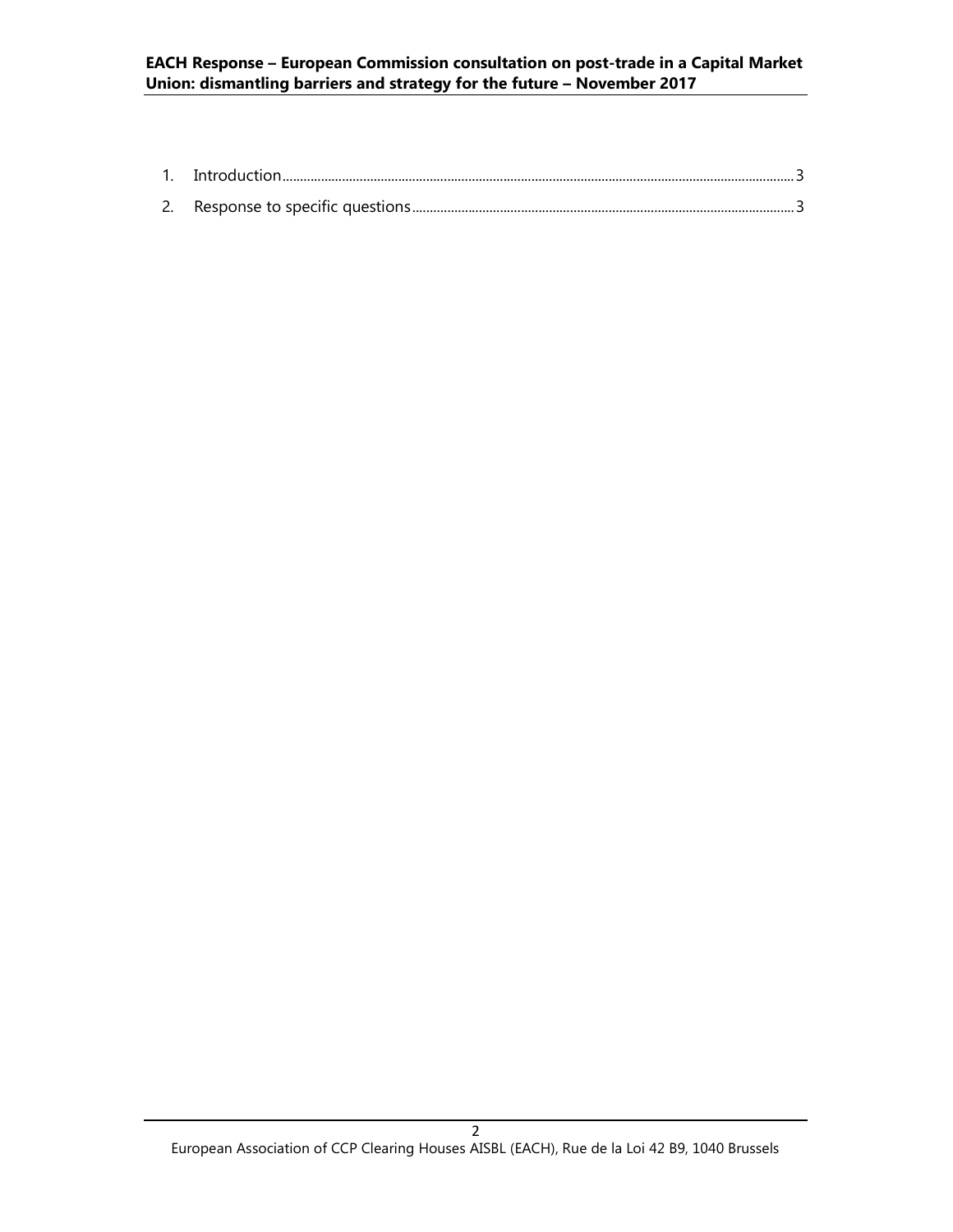# 1. Introduction

The European Association of CCP Clearing Houses (EACH) represents the interests of Central Counterparty Clearing Houses (CCPs) in Europe since 1992. EACH currently has 19 members from 15 different European countries and is registered in the European Union Transparency Register with number 36897011311-96.

EACH welcomes the opportunity to provide feedback to the European Commission consultation on 'Post-trade in a Capital Market Union: dismantling barriers and strategy for the future'.

# 2. Response to specific questions

Q1: a) Which of the trends are relevant for shaping EU post-trade services today? Please indicate in order of importance (No concrete order suggested by EACH)

(i) increased automation at all levels of the custody chain;

(ii) new technological developments such as DLT;

(iii) more cross-border issuance of securities;

(iv) more trading in equities taking place on regulated trading;

(v) improved shareholder relations;

(vi) a shift of issuances to CSDs participating in T2S.

EACH Members believe that the following trends are the ones shaping EU post-trade services today:

- Regulation
- Technology (e.g. Distribution Ledger Technologies, Artificial Intelligence, digitalisation)
- Algorithmic trading
- Search for more efficiency and economy of scale
- Value shift and search for yield among asset classes

b) Are there other trends that are not listed above? Please describe and indicate in order of importance.

c) For each trend, please indicate if the impact on post-trade markets is:

(i) positive - explain why and indicate if EU policies should further encourage the trend (ii) mixed - explain why and indicate if EU policies should further encourage the trend or address negative implications

(iii) negative - explain why and indicate if EU policies should specifically address negative implications.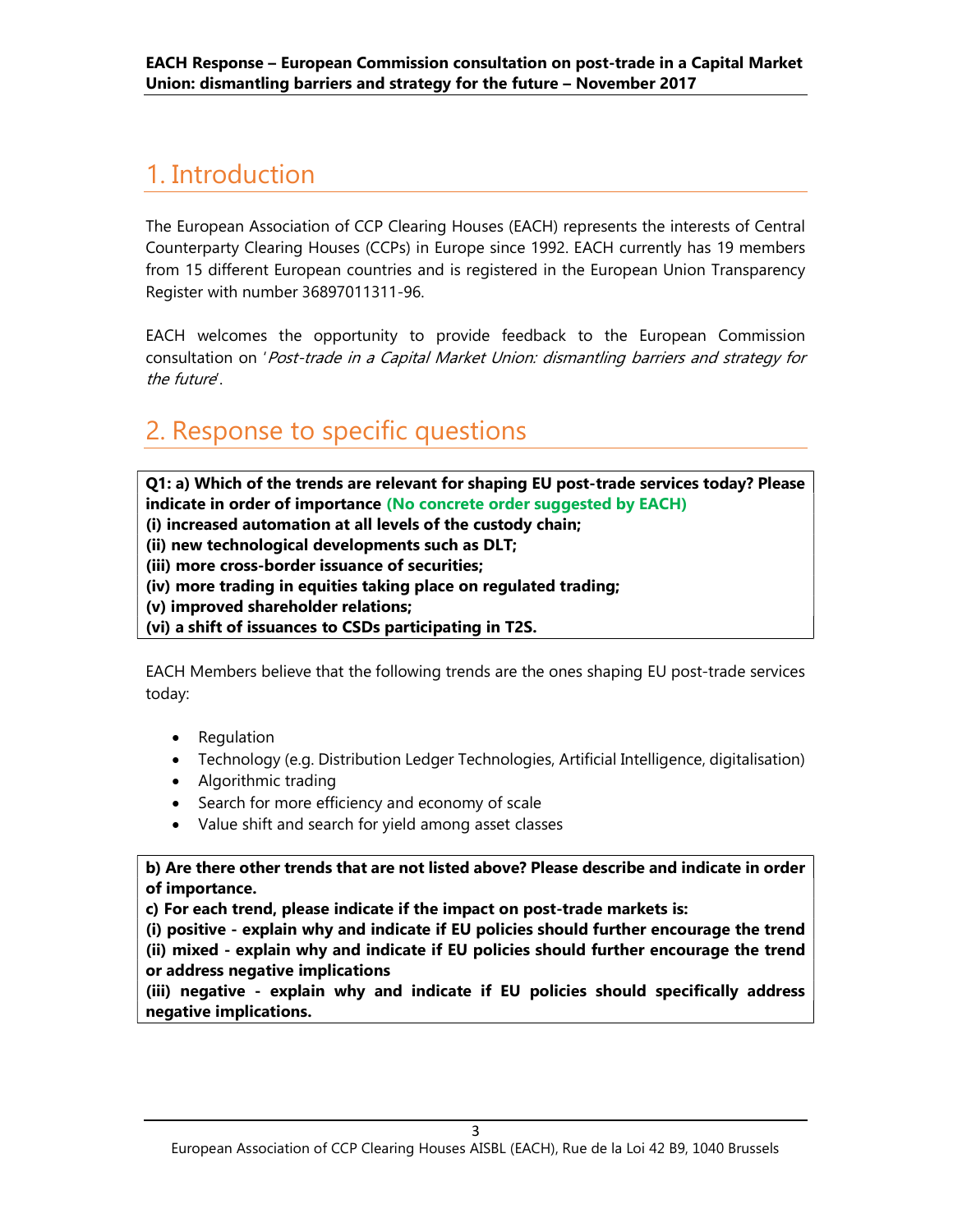#### Implementation of the G20 mandate on OTC derivatives

CCPs are financial market infrastructures that reduce and manage the counterparty risks in financial markets by becoming the buyer to every seller and the seller to every buyer of an original trade. They prevent the build-up of a network of exposures between market participants and aim to ensure that if one counterparty to the trade fails the others are protected by a prescribed default management procedure, allowing the market to continue to operate. Therefore, CCPs are by design crisis management infrastructures which cover current and potential future exposure between counterparties during the life of a trade. They perform this function through robust risk management tools, such as multilateral nettings, ex-ante collateralisation of market positions and a pre-agreed set of legal and operational rules in case of counterparty default.

OTC derivatives played a role in the financial crisis that erupted in 2008. As the European Commission stated, 'OTC derivatives in general and credit derivatives in particular carry systemic implications for the financial market. (…) their crucial role in virtually all the segments of the OTC derivative market (in the case of Lehman and Bear Stearns) had a negative spillover effect for the entire OTC market'. The European Commission stressed the opacity of the market and the lack of adequate risk management<sup>1</sup>.

As a result of the crisis, on 25<sup>th</sup> September 2009, the G20 Leaders agreed on a set of measures to improve the functioning of the OTC derivatives markets by increasing its transparency and risk management and protection against market abuse. The measures agreed were:

- Trading of all standardised OTC derivative contracts on exchanges or electronic trading platforms.
- Clearing of all standardised OTC derivative contracts through CCPs.
- Reporting of all standardised OTC derivative contracts to trade repositories.
- Adoption of higher capital requirements for non-centrally cleared contracts.

The implementation of the measures above are shaping the EU and global post-trade industry by making it safer, more efficient and more transparent.

The increasing volumes of clearing are resulting in a larger part of the EU post-trading industry being subject to independent risk management. BIS paper 'Central clearing: trends and current issues' estimated the the clearing of interest rate swaps after the clearing almost doubled from 2012 to 2014 and for credit default swaps it increased by a factor of  $4^2$ . BIS Statistical release of May 2017 estimates the percentage of Interest Rate Swaps contracts cleared through a CCP at 76%, of Credit Defatutl Swaps at 44% and of OTC foreign exchange (FX) at  $1\%$ <sup>3</sup>. This ensures that the adequate amount of collateral is exchanged and that enough

<sup>&</sup>lt;sup>1</sup> 'Ensuring efficient, safe and sound derivatives markets', European Commission staff working paper, COM(2009) 332 final

<sup>&</sup>lt;sup>2</sup> Graph 3, page 67 of https://www.bis.org/publ/qtrpdf/r\_qt1512g.htm

<sup>&</sup>lt;sup>3</sup> See section 'Central clearing makes further inroads' on page 2 under https://www.bis.org/publ/otc\_hy1705.pdf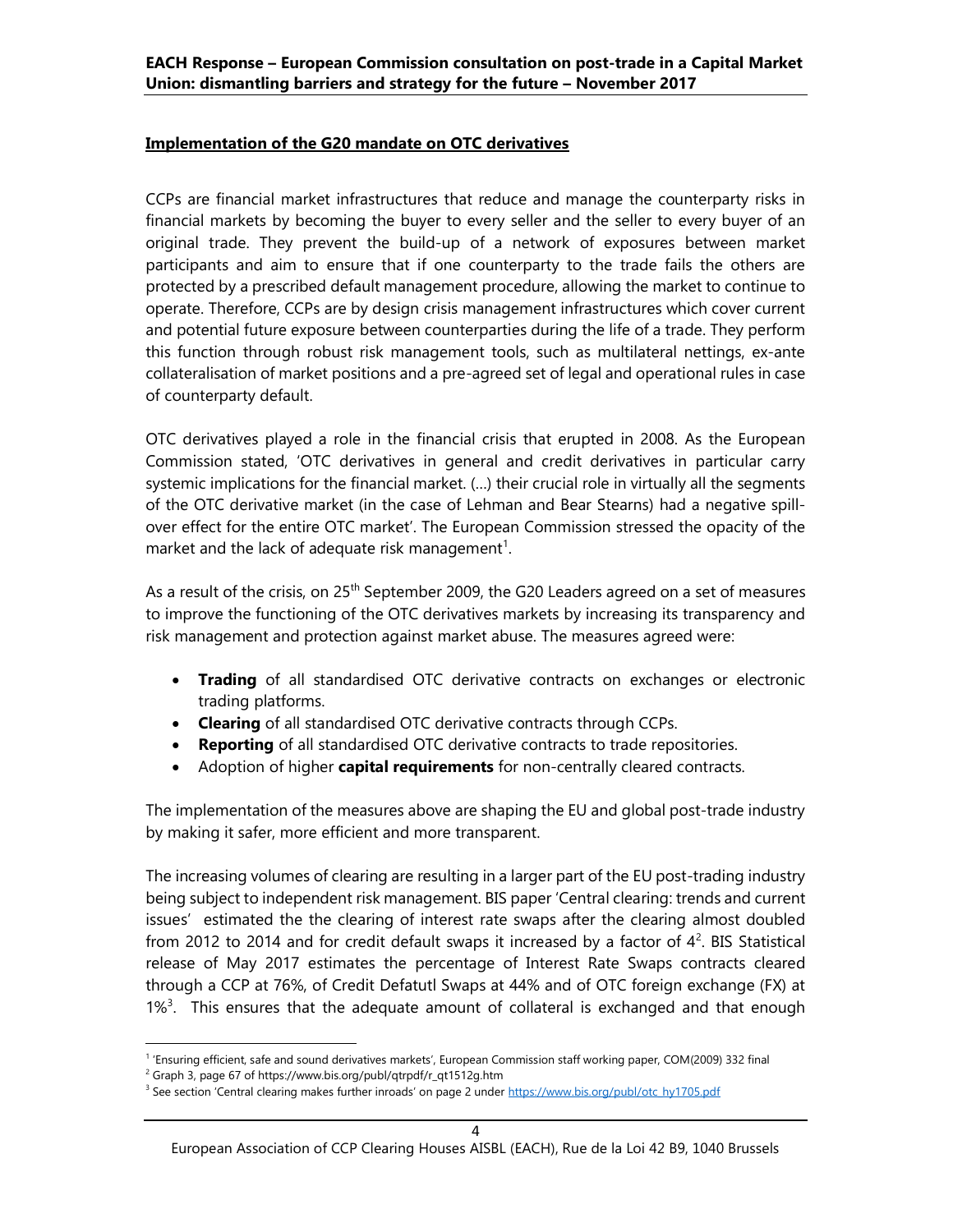resources are secured in case of default of clearing member or in case of a non-default event. The price of clearing services is determined through a multilateral and anonymous platform, that provides a fair price to all its participants. The increase in clearing volumes increases the levels of transparency in the EU post-trade industry: contrary to the pre-financial crisis time, understanding 'who ows what to whom' is now straightforward. This is increases market confidence and benefits the EU economy as a whole. The transparency of the industry is also being fostered by the use of trade repositories, which centrally collect and maintain the records of derivatives.

Trading volumes through electronic trading platforms are also expected to increase in the EU further to the implementaiton of the related regulations. In the US, this increase has already been noted in the number of active Swaps Executive Facilities<sup>4</sup>.

#### d) Please specify the four main trends that will be the most important for EU post-trade (i) in the next five (5) years (ii) in the next ten (10) years

#### Implementation of the G20 mandate on OTC derivatives

The implementation of the G20 mandate is not yet fully completed in the EU. The full implementation of the measures included in the G20 mandate will therefore represent a trend in the EU-post-trading industry at least over the next five years. This will lead to an even safer, more efficient and more transparent market.

#### Supervisory convergence

We expect supervisory convergence across EU Member States to continue being a trend over the next five years. As indicated by ESMA, supervisory convergence ensures 'a level playing field of high quality regulation and supervision without regulatory arbitrage or a race to the bottom between Member States<sup>5</sup>. EACH Members fully support the continuation of the ESMA supervisory convergence work as a trend in the EU post-trading industry. Our views on supervisory convergence are included in our answer to question 5 below.

#### Access to clearing services

1

EACH Members believe that while it is important to ensure that sound regulation govern the post-trading industry, the balance between regualtion and market efficiency should be achieved in order to avoid potential unintended consequences. In the clearing space, these potential unintended consequences include the narrowing of profit margins for clearing participants, their subsequent departure from the market and therefore an increased difficulty for end clients to access clearing services.

<sup>4</sup> See chart 'SEF Market Share' under https://www.clarusft.com/sep-2017-swaps-review-in-16-charts/

<sup>5</sup> https://www.esma.europa.eu/convergence/supervisory-convergence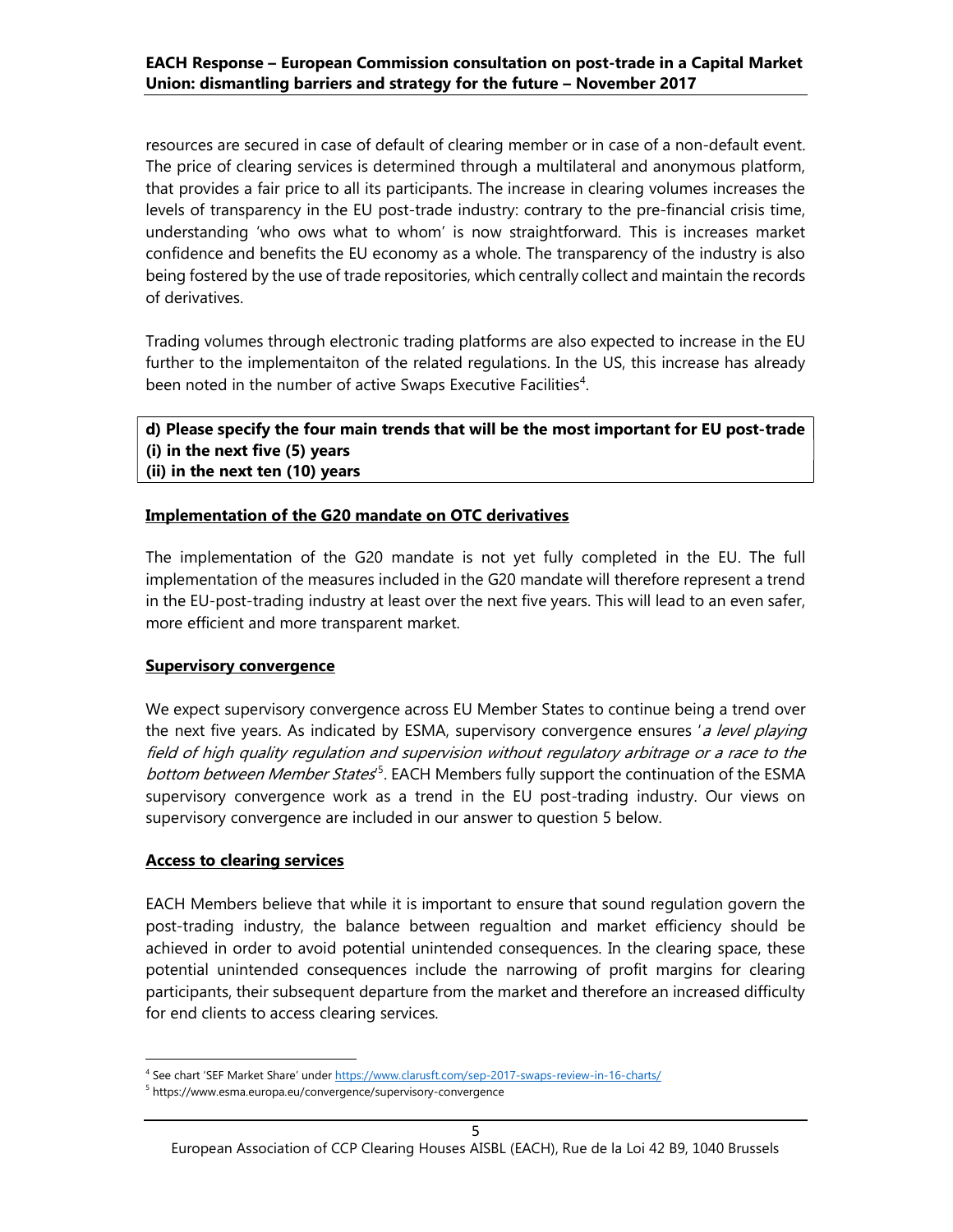Q2: a) Do you agree that the possible benefits of DLT for post-trade include the following elements? Please indicate in order of importance and add your comments if needed. (No concrete order suggested by EACH) (i) real-time execution of post-trade functions;

(ii) certainty on 'who owns what' where no intermediaries are involved;

(iii) redefining of the role of financial markets infrastructures;

(iv) changes to financial markets structure and competition between intermediaries and financial markets infrastructures;

(v) lowered costs;

(vi) others (explain).

### CCPs and technological developments

CCPs have always promoted the integrity, efficiency and transparency of global financial markets and the technological and other infrastructure advancements that have characterised the evolution of markets in recent years. These changes have been the catalyst for the development of more competitive, more efficient, and more transparent markets, as well as substantial improvements and innovation in risk management and regulatory capabilities. More recently, technological advances, regulatory pressures, and capital constraints are pushing the financial services industry to rethink many of its processes and structures, in order to facilitate cost reduction, and to make clearing and settlement more efficient. As these technologies advance, and are more widely adopted, they offer a more efficient means for market participants and market infrastructures to more efficiently manage their risk. It is perhaps too early to tell how far-reaching an impact these technologies will have on how participants trade, clear and report, but development is progressing at pace.

# DLT in the clearing space

EACH generally recognises the possible benefits that DLT may bring to CCPs and to their participants (e.g. reduction of reconciliation processes and costs). We also believe that a comprehensive approach which carefully weighs the challenges and benefits of using DLT should be adopted when assessing how this technology could change the way CCPs operate. For instance, DLT may lead to a reduction of counterparty risk. However, this will only be true if DLT is implemented in a way that successfully reduces the settlement cycle, whilst preserving existing benefits relied on by market participants, including multilateral netting of positions. Netting reduces both counterparty and operational risk, especially in spot markets where volumes of transactions are high. CCPs perform unique functions of ensuring safe performance of clearing and risk management that may only be currently provided by EMIR-authorised entities. In order to contain the risk of creating 'unregulated areas' where entities could operate under lower standards, these requirements must be applied by any other entities performing them.

We believe that it would be unlikely to achieve a full automation for all post-trade services, in particular of the clearing process, given the regulatory and business complexity of automating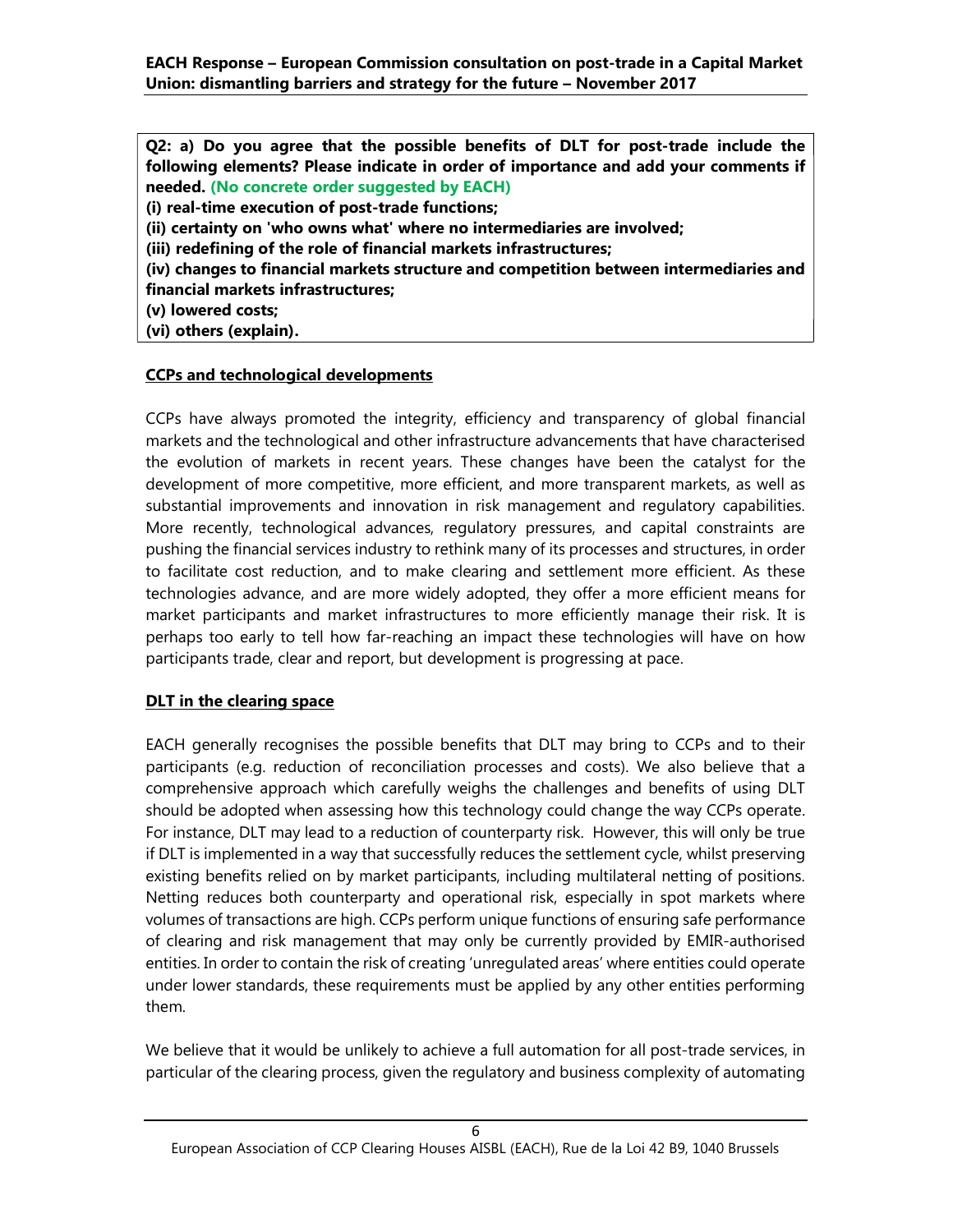some services and essential functions. Hybrid models are likely to be first developed for products and services where automation will create greater efficiencies. Application to large scale and heavily regulated activities will take more time. There are some crucial aspects to the clearing process that will remain outside of automated processes, including default and crisis management as well as key functions of risk management. As the name implies a Central Counterparty is the counterparty to every position and its role is particularly important during default management. It is difficult to see how a decentralising technology like DLT would supersede this basic structural function.

# DLT benefits

A variety of new technologies present possibilities for cost reduction and reduction in the need for manual processes, and these benefits are not solely limited to a DLT environment. Cost efficiencies in DLT depend on whether the proposed advantages can be effectively achieved, which is already a challenge for the current generation of financial technology innovation, including robotics, cloud computing and so on. As mentioned earlier, we believe that the reduction of intermediaries appears to be mainly theoretical in the present market conditions. Potential cost efficiencies could moreover only be achieved in the long-term perspective. DLT technology will likely have to be run in parallel to legacy systems to meet business and data security needs (as all players should agree on new standards and invest in new technology). Long-term, it may prove necessary to permanently maintain some data in parallel systems. At this point, it is unclear to say that DLT is guaranteed to reduce costs for participants.

b) Do you agree that the list below covers the possible risks that DLT may bring about for post-trade markets? Please indicate in order of importance and add your comments if needed.

(i) higher operational risks;

(iv) others – please specify (Security and timing; See comments in the response below)

(ii) higher legal risks related to unregulated ways in which services would be provided; (iii) changes to financial markets structure and competition between intermediaries and financial markets infrastructures;

EACH believes that the in analysing DLT in post trading the following risks should be taken into account:

**Security** - While it is a widely held assumption that DLT is sufficiently secure to be used in financial markets, we would encourage that this assumption be tested and verified prior to the productive use of DLT. During the course of the implementation of DLT, it is key to have an agreed industry and international standard for data protection and confidentiality options for market participants. It is crucial that the high level of transparency provided by DLT does not conflict with the confidentiality obligations required for financial market participants.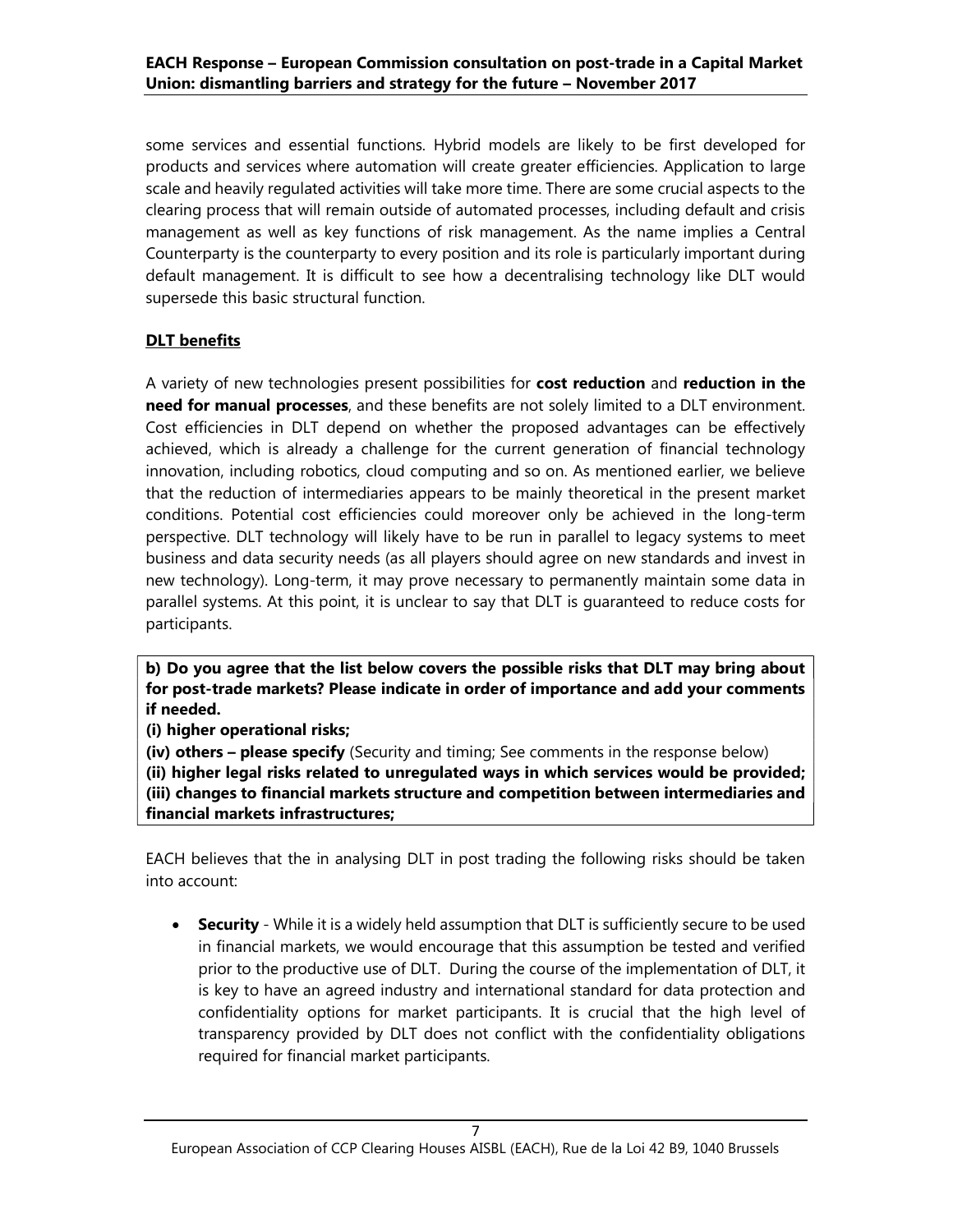- Timing It is likely going to take a significant amount of time for industry-wide DLT adoption, if the market indeed decides to pursue this. Potential barriers to adoption may include the cost of conversion, interoperability between multiple DLT standards by multiple infrastructure providers, data and systems; fragmented regulatory policies, political timetables to fulfil regulatory changes required and competing non DLT technology.
- Operational risk Failures in a DLT solution could potentially have far more wideranging consequences than currently faced by the industry, considering that DLT solutions are shared between a greater number of participants. Additionally, the interconnected and continuous nature of the system could create operational risks during deployment of system updates.
- Legal certainty From a legal perspective, it is still unclear how DLT ' proof of work' or 'mutually confirmed encrypted chains of trades' will be evidenced and accepted as proof in courts, as well as across jurisdictions.

d) Do you have specific proposals as to how the existing post-trade legislation could be more technology neutral?

EACH believes that having minimum industry standards independent of the technology applied would represent a way to contribute to a more technology neutral post-trade legislation.

As with all technological advances, EACH would support the move towards DLT to be driven by industry and business needs, rather than regulatory edict, to ensure the technology meets the needs of market participants. If the industry moves in this direction, common principles and minimum industry standards should be established when it comes to setting up and operating distributed ledgers.

Q3: a) Please list and describe the post-trade areas that are most prone to systemic risk. b) Describe the significance and drivers of the systemic risk concern in each of the areas identified.

c) Describe solutions to address the systemic risk concerns identified or the obstacles to addressing them.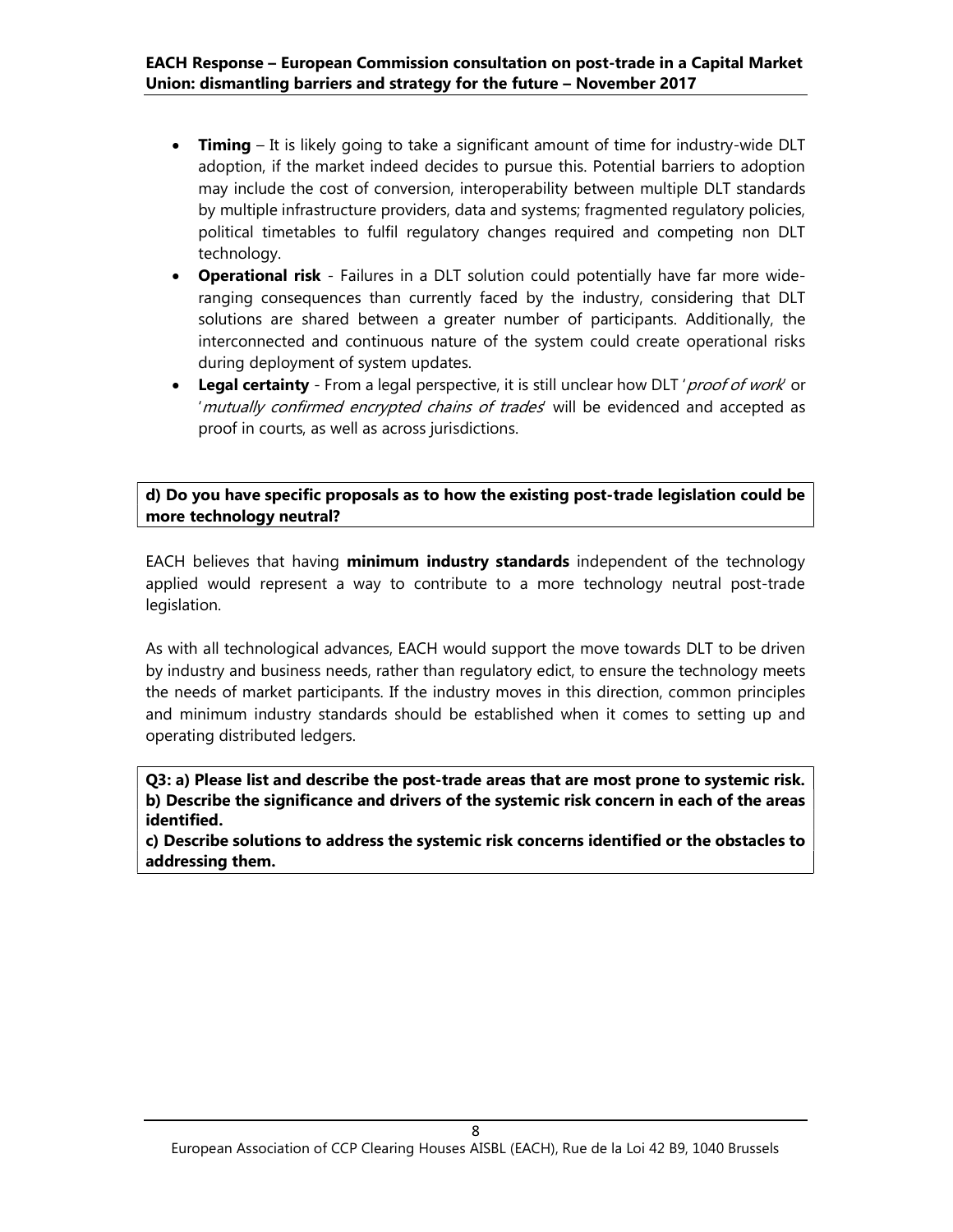#### Risks of legislative or non-legislative initiative reducing the resilience of CCPs

CCPs are financial market infrastructures that reduce and manage the counterparty risks in financial markets by becoming the buyer to every seller and the seller to every buyer of an original trade. They perform this function through robust risk management tools, such as multilateral nettings, ex-ante collateralisation of market positions and a pre-agreed set of legal and operational rules in case of counterparty default.

During the recent financial crisis, CCPs demonstrated their ability to successfully manage a default and prevent contagion across market participants and systemic risk. As a result of the crisis, regulators around the word agreed to support clearing through CCPs as a way to improve risk management in the OTC derivatives market. In the European Union, the implementation of the EMIR legislation established governance, conduct of business and prudential standards to ensure that CCPs can properly serve their goal as systemic risk controllers.

In order to ensure that CCPs continuously meet the standards of the EMIR legislation, they are supervised by authorities and subject to an **annual stress test exercise** performed by the European Securities and Markets Authority (ESMA), which aims to assess the resilience and safety of the European CCP industry and provide authorities with detailed information about the performance of stress testing undertaken by CCPs<sup>6</sup>.

The resources held by European CCPs to cover default losses (default waterfall) have proved in practice and in stress-tests to be adequate to cover the vast majority of circumstances, including the simultaneous default of multiple large clearing members (which imply the failure of their own resolution mechanisms). When combined with assessment powers, we consider that sufficient resources are available to enable CCPs to withstand market stress and losses that would far surpass any scenario that could be deemed 'extreme but plausible'. This assumption was confirmed by the ESMA EU-wide CCP Stress test 2015 report, which found that even 'reverse stress test scenarios constructed by further increasing the number of member defaults have not revealed plausible scenarios with systemic impact.'

While we welcome the vast majority of the European Commission legislative proposal on CCP Recovery and Resolution<sup>7</sup>, we are concerned that the proposal to provide a compulsory compensation to clearing members as indicated in article 27(5) of the European Commission legislative proposal and in the draft report of the European Parliament $^8$  would fundamentally change the stabilising risk management features of the CCPs, undermining the incentives of the clearing members to properly participate in the auctions and the broader recovery process. Reimbursing clearing member payments to the clearing community at the expense of the CCP (for e.g. variation payments to other clearing members) would therefore severely disrupt the risk management incentivise of CCPs and therefore **increase systemic risk** as follows:

European Association of CCP Clearing Houses AISBL (EACH), Rue de la Loi 42 B9, 1040 Brussels

<sup>6</sup> https://www.esma.europa.eu/press-news/esma-news/esma-publishes-results-eu-central-counterparties-stress-test

<sup>7</sup> http://eur-lex.europa.eu/resource.html?uri=cellar:b17255a7-b550-11e6-9e3c-01aa75ed71a1.0001.02/DOC\_1&format=PDF 8 Draft report European Parliament on CCP Recovery & Resolution: http://www.europarl.europa.eu/sides/getDoc.do?pubRef=- //EP//NONSGML+COMPARL+PE-610.797+01+DOC+PDF+V0//EN&language=EN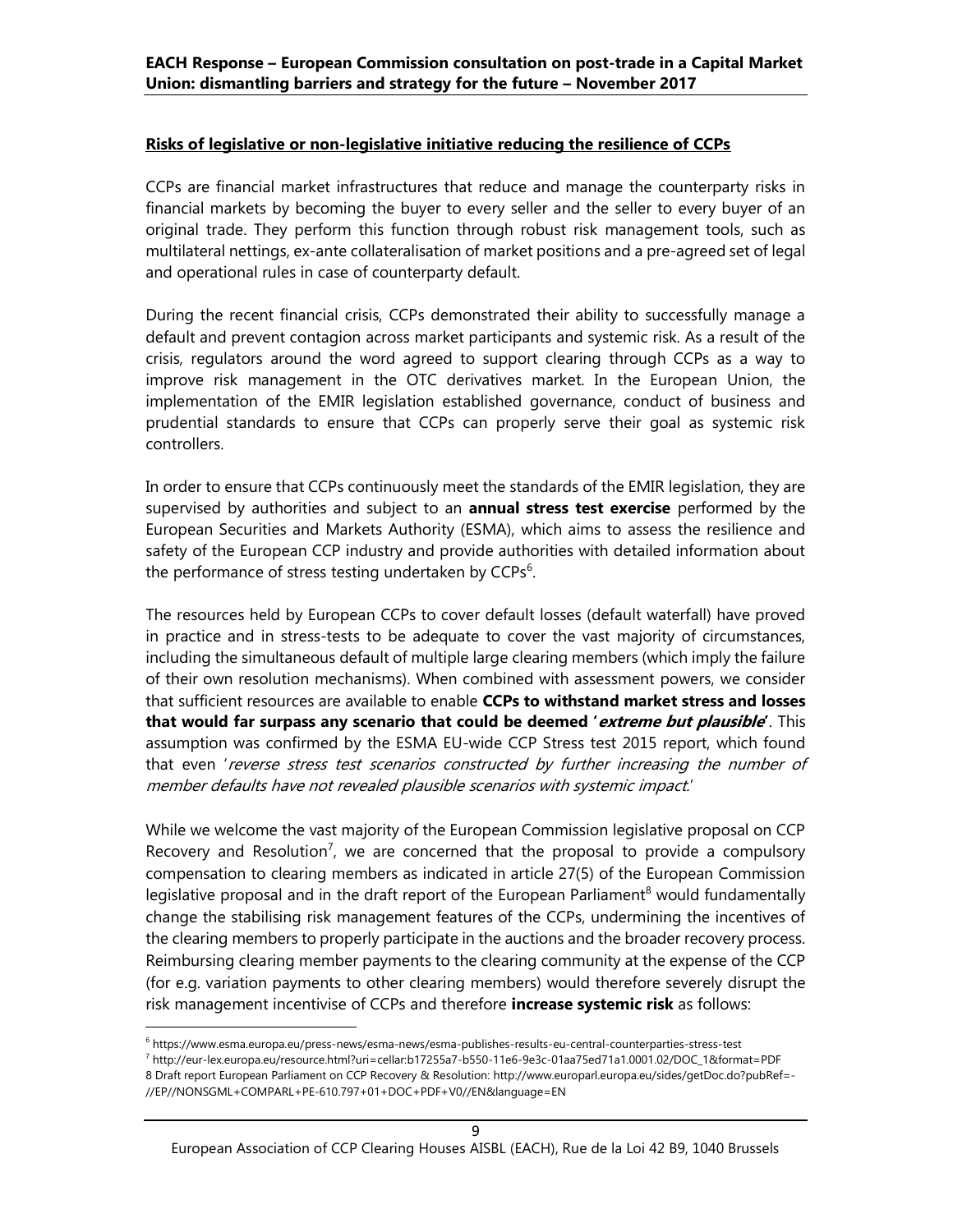- Breaks the link between the risk taker and the risk bearer Those that bring risk to the clearing community (clearing members) and are the primary beneficiaries of market continuity will pass the burden of their risk on to those that manage it (i.e. the CCP operator).
- Financial stability is weakened The proposed amendments minimise the consequences for those that bring risk to the clearing community if the EMIR safeguards are overshot. This weakens their incentive to participate in the EMIR default management process, therefore weakening financial stability.
- Likelihood of a public sector intervention increases Shifting the burden from risk takers to risk managers in recovery disincentivises risk managers to perform recovery (i.e. they would rather tear-up the open positions than perform any other tool), therefore accelerating the intervention of the resolution authority.

In order to ensure that the EMIR legislative framework is not weakened, and systemic risk not increased, we would urge authorities to reconsider the proposal under article 27(5) of the EU legislative proposal on CCP Recovery and Resolution to compulsory compensate clearing members as well as any other proposal that would unduly shift the burden away from those that take risk in the markets to those that manage it.

### Exemption of cleared derivatives from bail-in powers

In the context of the application of the bank recovery and resolution provisions relative to the potential for cleared derivatives to be subject to bail-in, it should be noted that having CCPs exposed to the risk that different resolution authorities take differing views as to whether cleared derivatives could be bailed in or not, would impact the enforceability of collateral and close-out netting arrangements by a CCP in a clearing member's default scenario. We believe that resolution authorities should take a consistent approach on this matter and exempt cleared derivatives from bail-in powers.

Bailing-in liabilities owed to CCPs could present significant challenges to the proper operations of CCPs and undermine financial stability. As you will appreciate clearing of trades through CCPs helps to reduce systemic risk and risk contagion. This is largely as a result of the comprehensive risk management arrangements employed by CCPs. An important aspect of risk management is that in normal circumstances a CCP runs a 'matched book' (i.e. any lossmaking positions to which the CCP is counterparty are always matched by profit-making positions). In the event of a default, CCPs have rigorous procedures for the closing-out of clearing members' positions to re-establish a matched book. These arrangements crystallise losses at the earliest possible stage and prevent contagion to other market participants. The inclusion of centrally cleared transactions in the bail-in provisions could **increase systemic** risk by potentially preventing CCPs exercising such powers.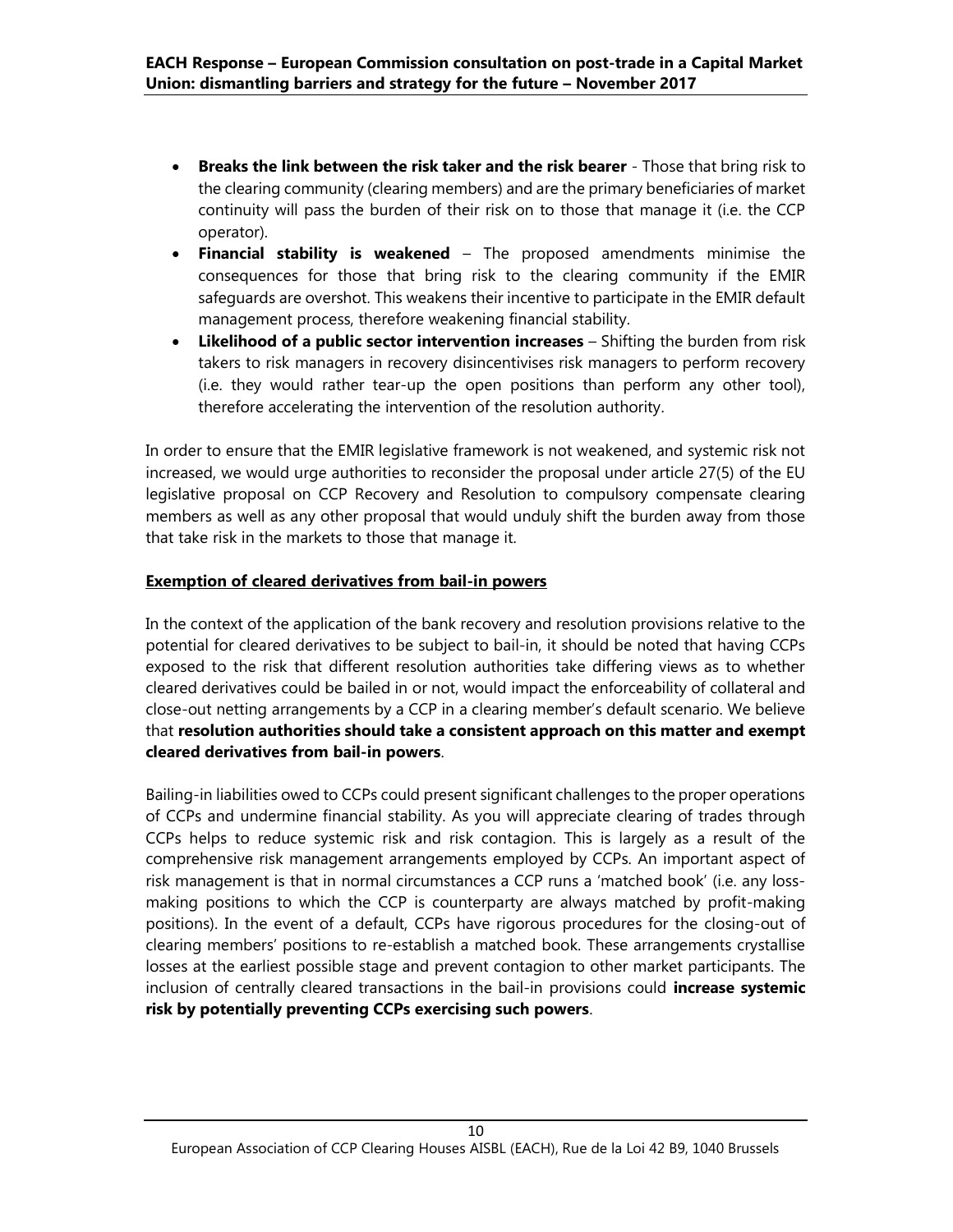# Access to central bank liquidity and central bank deposits

EACH believes there are two important measures that could address the potential systemic risk concerns that result from the CCP clearing industry being dependent on commercial bank providers and the markets to satisfy their liquidity needs: a) Access to central bank liquidity and b) Access to central bank deposits. These two measures are described below.

# a) Access to central bank liquidity

EACH members support the possibility for CCPs to access central bank liquidity in order to promote the safety and efficiency of the markets. EMIR requires that CCPs have access to necessary credit lines or similar arrangements in order to perform its services and activities. CCPs can obtain these either from central banks or commercial banks. CCP access to central bank liquidity is currently not implemented consistently across the EU. Access to central bank money usually requires a banking license. Providing all CCPs across the EU with harmonised access to central bank liquidity creates not only a level playing field but also ensures an alternative source of liquidity for the CCP.

We believe that a banking licence should not be necessary to grant access to central **bank liquidity**. The access should include access to intraday and overnight facilities. The precondition for granting access should be the EMIR authorisation of EU CCPs.

EACH believes that a change to the EMIR provisions is not necessary if all central banks within the EU agree to providing access to such liquidity to the CCPs in their jurisdiction, as a complement to the objectives of EMIR. We understand that the final decision to grant access to central bank liquidity lies with the central bank.

EACH would like access to central bank liquidity to be seen as an additional tool, not mandatory under EMIR, a pre-requisite for authorisation or recognition or seen as a proxy for a liquidity deficit should a CCP not have access.

Importantly EACH believes that the principle of access to central bank liquidity should also be promoted as a global standard for CCPs irrespective of where they are located.

### b) Access to central bank deposits

EACH Members consider that CCPs should have access to accounts at central banks in order to deposit cash they receive as margin requirements and default fund contributions. This approach would assist CCPs in limiting their exposure to commercial banks and comply with the EMIR rule under which no more that 5% of cash collateral, calculated over an average period of one calendar month, can be deposited on an unsecured basis. Notwithstanding this, EACH believes that the requirement under Article 45.2 of the EMIR RTS 153/2013 for CCPs to reinvest no less than 95% of cash collateral in highly liquid financial instruments needs to be reassessed in light of decreasing liquidity in short term financing instruments. EACH would support the creation of a technical working group between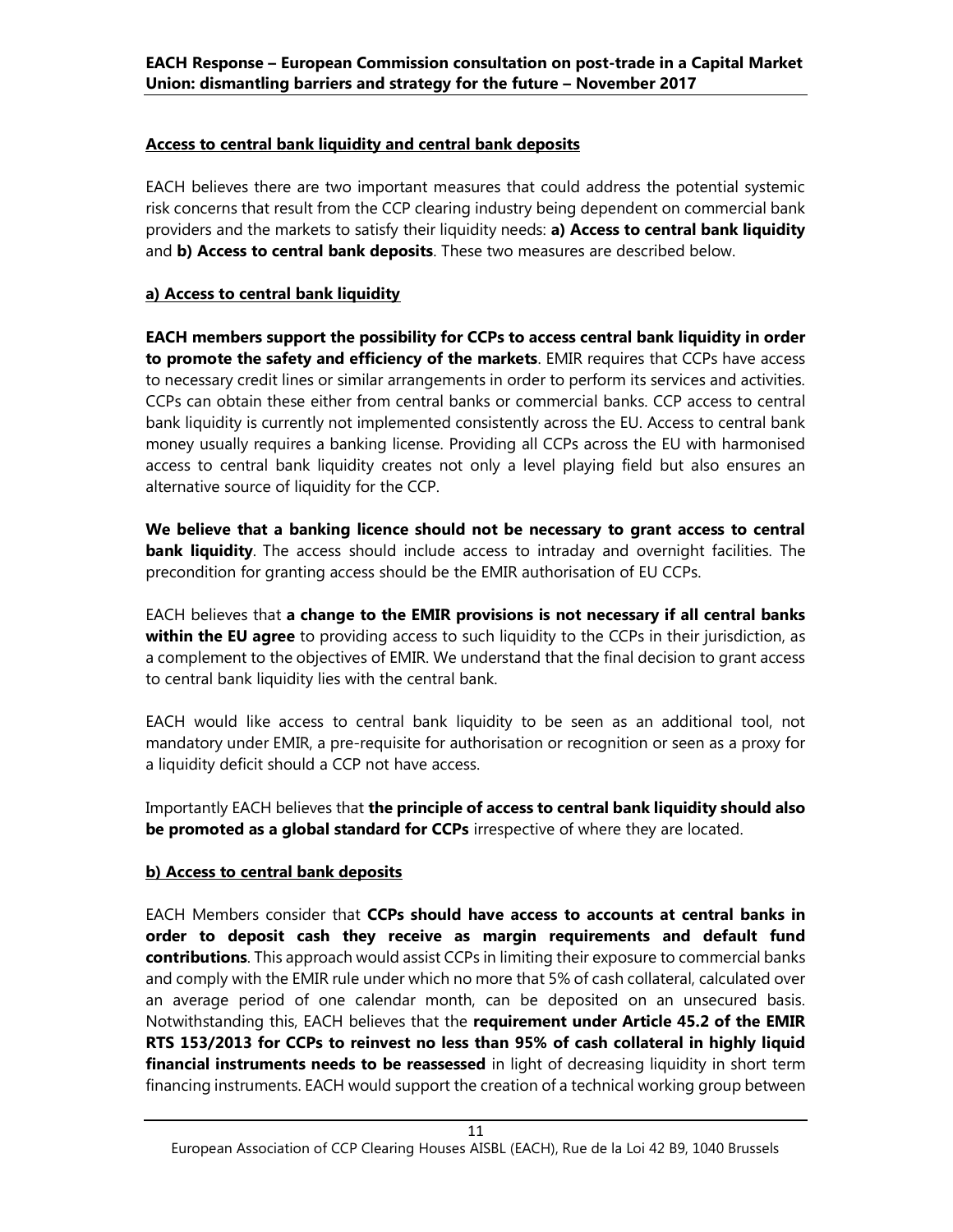the public authorities and the industry to perform the technical reassessment of these provisions. Therefore, it may be appropriate to allow CCPs to have further tools in order to reduce reliance on having to keep cash available to meet cash demands.

Q4: a) What are the main trends shaping post-trade services internationally? Please list in order of importance and provide comments if needed. (No concrete order suggested by EACH)

(i) internationally agreed principles for financial markets infrastructures to the extent that they harmonise the conduct and provision of post-trade services;

(ii) lack of full harmonisation of internationally agreed principles for financial markets infrastructures;

(iii) the growing importance of collateral in international financial markets;

(iv) others – please specify.

b) Which fields of EU post-trade legislation would benefit from more international coherence? Please explain why. (No concrete order suggested by EACH)

(i) clearing;

(ii) settlement;

(iii) reporting;

(iv) risk mitigation tools and techniques;

(v) others – please specify.

c) What would make EU financial market infrastructures more attractive internationally? In each case, please provide concrete example(s). (No concrete order suggested by EACH)

(i) removal of legal barriers;

(ii) removal of market barriers;

(iii) removal of operational barriers;

(iv) others – please specify.

d) Would EU post-trade services benefit from:

(i) more competition – please explain in which area (clearing, settlement, trade reporting), and how this could be achieved

(ii) more consolidation – please explain in which area (clearing, settlement, trade reporting), and how this could be achieved.

### The role of international standards

International standards play a very important role in the field of clearing. Internationally harmonised risk standards should therefore be a priority for regulators. The global financial markets and linkages was reflected in the G20 commitment of 2009, through which major jurisdictions around the world agreed to the development of similar regulation for finance and the CCP clearing industry.

Since the signature of the G20 commitment, several international standards have shaped a harmonised set of legislation in different jurisdictions. These include the CPMI-IOSCO Principles for financial markets infrastructures<sup>9</sup>, the CPMI-IOSCO Public Quantitative Standards

<sup>9</sup> https://www.bis.org/cpmi/publ/d101a.pdf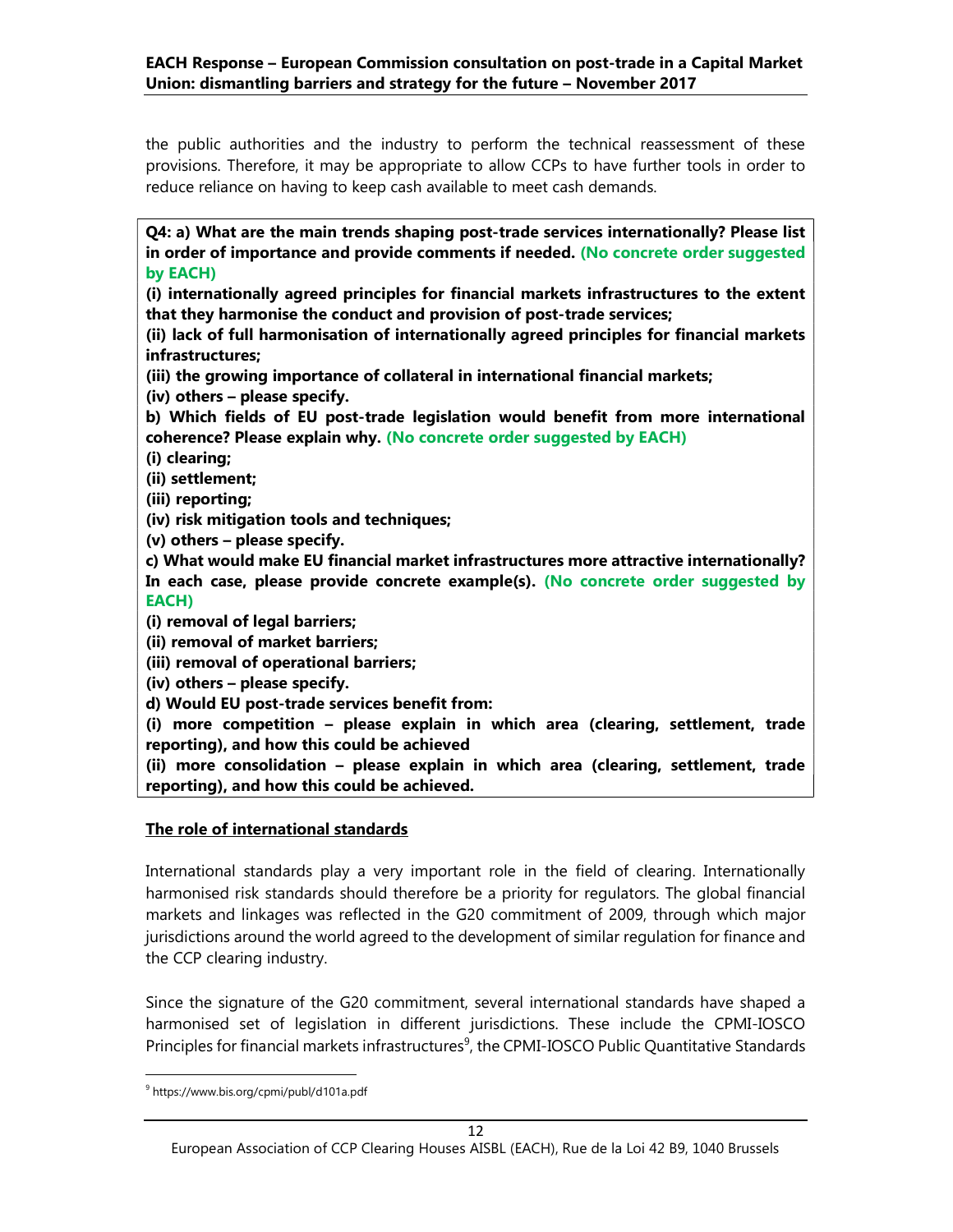for central counterparties<sup>10</sup>, the CPMI-IOSCO guidance on Resilience of CCPs<sup>11</sup> and the FSB final Guidance on Central Counterparty Resolution and Resolution Planning<sup>12</sup>.

In the EU, 32 CCPs have applied to be recognised in order to provide services to EU customers in line with international standards on capital requirements $^{13}$ .

# Addressing the EPTF barriers

We believe that because of their focus on cross-border activities, addressing the different barriers identified by EPTF would be a good start to make EU financial market infrastructure more attractive internationally.

### Q5: (a) What should the EU post-trade markets look like:

(i) 5 years from now;

(ii) 10 years from now.

(b) Please list main challenges to deliver on the vision you described above and rank, in the order of priority, which of those challenges should be addressed first: (No concrete order suggested by EACH)

(i) fragmentation of EU markets – please define in which market segments;

(ii) need for greater EU harmonisation of legal and operational frameworks – please define where;

(iii) need for more competition within the EU – as defined in your answers above;

(iv) need for greater consolidation – as defined in your answers above;

- (v) lack of international competitiveness;
- (vi) need for more regulatory coherence internationally;
- (vii) financial stability issues;
- (viii) others please specify.

c) Please explain your views on each of the issues you listed above.

Within 5 to 10 years-time, the EU post-trade markets should aim to meet the following principles:

- Safety Post-trade markets ensure that the economy can rely on a safe environment where to transfer risk. The safety of these markets will therefore always be paramount in the future.
- Efficiency While ensuring the right levels of safety, post-trade markets should also continue to provide efficiency gains to market participants. In the clearing industry for example we see this through the reduction of collateral requirements corresponding to the reduction of net risks by netting and safe and sound portfolio margining.

<sup>10</sup> https://www.bis.org/cpmi/publ/d125.pdf

<sup>11</sup> https://www.bis.org/cpmi/publ/d163.pdf

<sup>12</sup> http://www.fsb.org/wp-content/uploads/P050717-1.pdf

<sup>13</sup> https://www.esma.europa.eu/sites/default/files/library/third-country\_ccps\_recognised\_under\_emir.pdf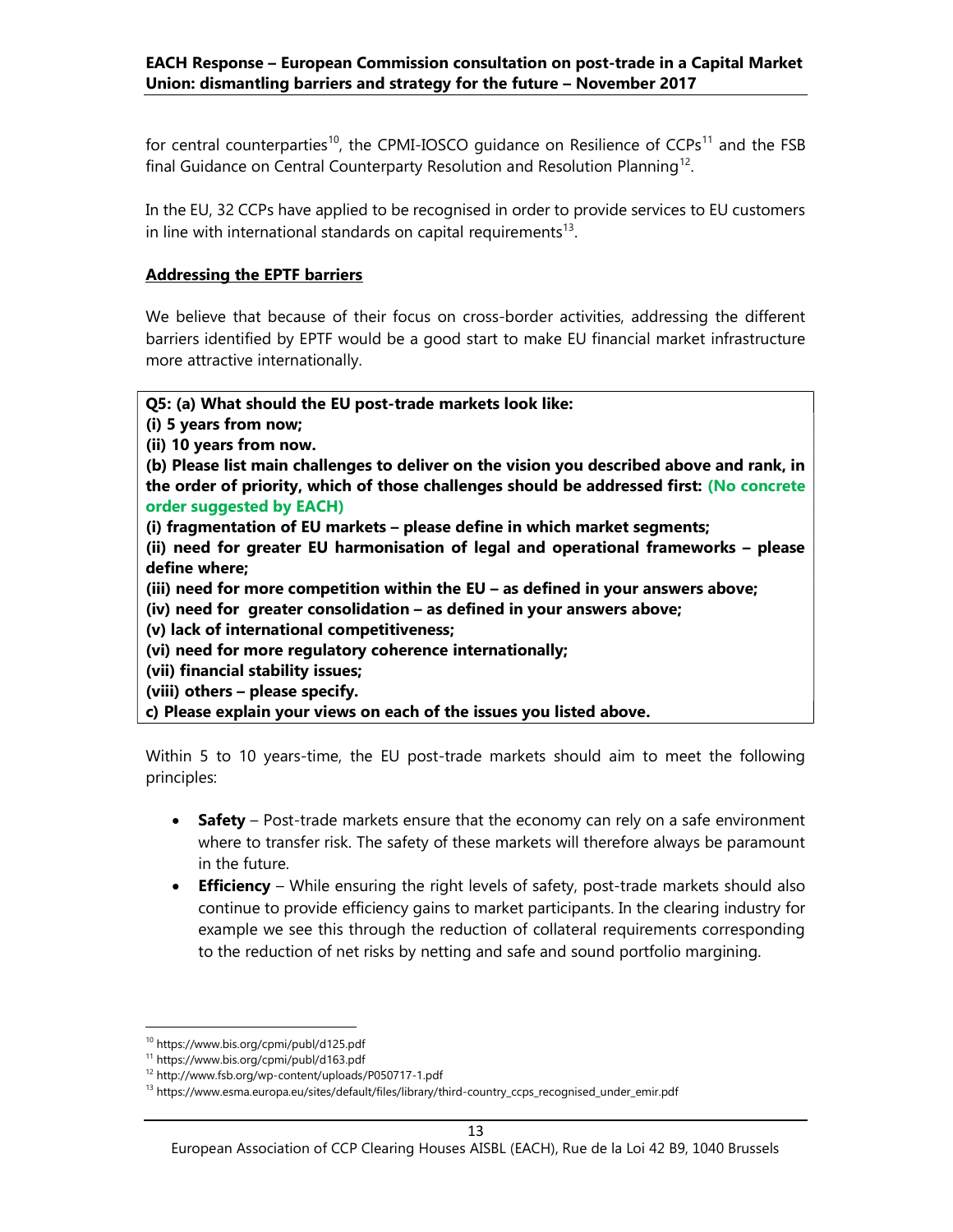- Innovation To deliver on the above principles of safety and efficiency, post-trade markets should continuously strive to safely improve the product range and risk modelling in order to better serve their customers.
- International competitiveness While meeting all the principles above, EU posttrade markets should remain competitive at an international level. As indicated in our response to question 4, this is particularly important in the clearing industry, since regulatory arbitrage should not drive business into systemically less robust jurisdictions.

To ensure that the EU post-trade markets meet the principles above in 5 to 10 years-time, from the CCP clearing perspective we suggest the following steps be taken:

#### Full implementation of the G20 mandate

In 5 to 10 years-time, the clearing obligation should be implemented for all eligible asset classes. This should include other asset classes than the ones currently being considered (e.g. commodities)<sup>14</sup>,. The full implementation of the clearing obligation would lead to safer and more stable EU post-trade markets.

#### Harmonised rules and standards

EACH Members believe that fostering the harmonisation of rules and standards is essential to eliminate costly barriers (e.g. Giovannini barriers) and reduce complexity for investors and companies.

In 5 to 10 years from now, the EU post-trade markets should be such that cross-border barriers preventing the development of integrated European markets are fully dismantled. We note that significant fragmentation still exists in the public domain, e.g. in securities law, insolvency law, accounting standards for SMEs and tax procedures (e.g. withholding tax procedures) and investment fund services.

#### Efficient supervision

1

In the experience of EACH Members, the current system of supervision of EU CCPs through the EMIR college architecture functions generally quite well. It represents an innovative system of supervision that aims to match the benefits of regulatory convergence and local knowledge. While EACH agrees with the European Commission's impact assessment of the EMIR 2.2 legislative proposal<sup>15</sup> that the current system of colleges established by the EMIR legislation to supervise EU CCPs needs some improvements, as expressed in our previous responses to public consultations<sup>16</sup>, we believe these improvements can be achieved without a complete

<sup>14</sup> https://www.esma.europa.eu/regulation/post-trading/otc-derivatives-and-clearing-obligation#title-paragrah-1

<sup>15</sup> http://eur-lex.europa.eu/resource.html?uri=cellar:80b1cafa-50fe-11e7-a5ca-01aa75ed71a1.0001.02/DOC\_1&format=PDF

<sup>16</sup> http://www.eachccp.eu/wp-content/uploads/2016/04/EACH-response-to-EC-public-consultation-on-CMU-20150520.pdf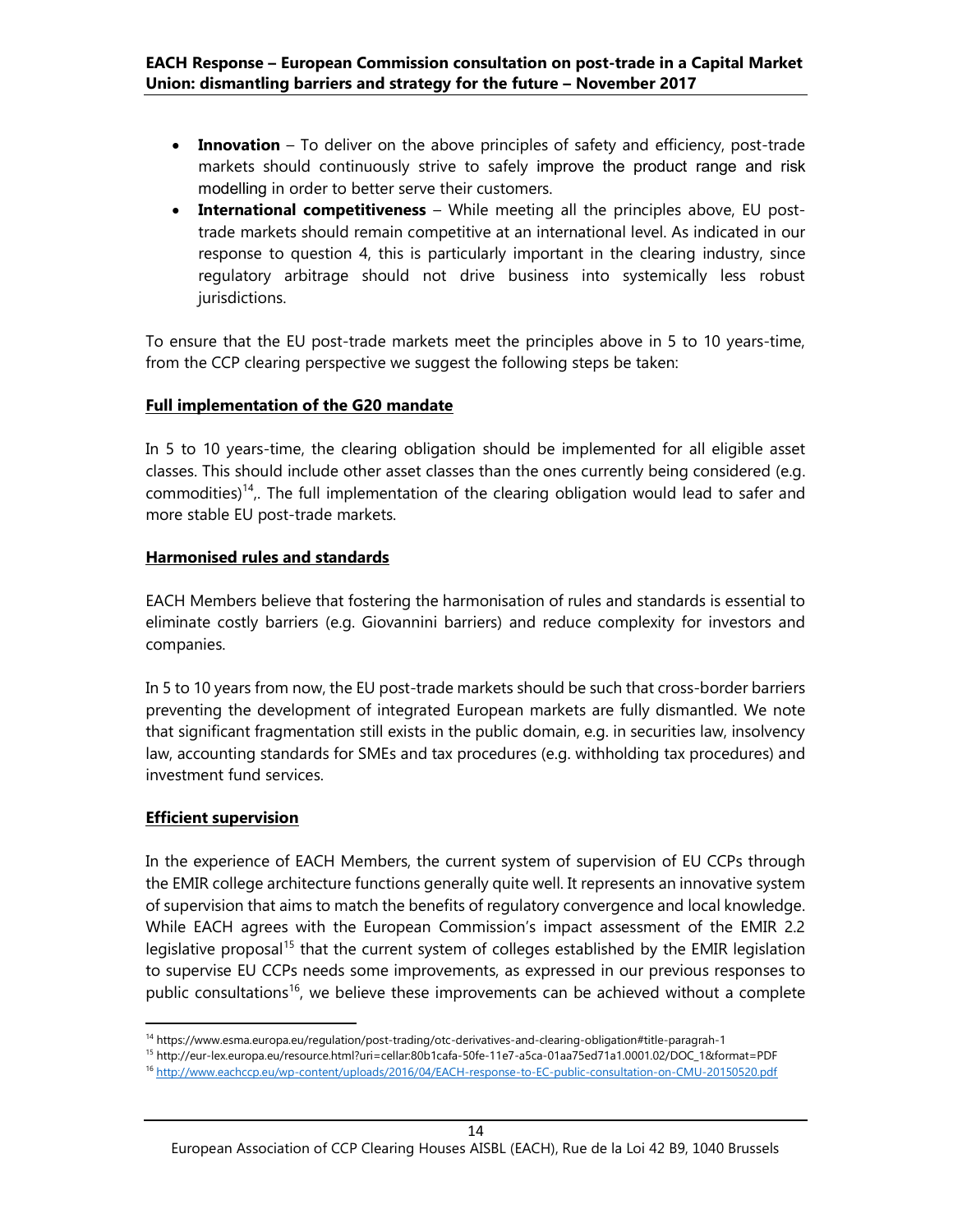overhaul of the existing supervisory regime for EU CCPs in order to make it sound, efficient, transparent, proportional and convergent.

We believe that certain improvements can be made to the current EU supervisory framework of CCPs that would contribute to better meeting those principles. Whatever form the EU supervisory framework takes, we believe that it should have the following characteristics:

- Clear role and accountability of regulators To clearly define the role and accountability of each regulator (national competent authorities, ESMA, etc.) in the supervisory process. Further clarity is needed with regard to the supervisory responsibilities of the institutions to ensure clear accountability. In addition, a clear coordination between authorities is also needed.
- Clear procedure and criteria To provide a clear procedure and criteria across different EU jurisdictions with regard to the approval of new products and services. In this sense the ESMA Opinion 'ESMA/2016/1574'<sup>17</sup> was helpful in addressing several concerns.
- Proportionality (See comments in the next section 'Proportionality')
- Safequards for CCPs Further transparency is needed with regard to the decisionmaking process and procedure for CCPs to appeal authorities' decisions. Clear safeguards for CCPs are needed and should be developed against the disproportionate or wrongful exercise of the powers of authorities.
- **Target reviews** In case of a new service or activity, the assessments by the competent authorities should be targeted and specific to those elements of an additional service or activity which are new to that service or activity.
- No overlapping assessment The assessments currently performed by some regulators lead to the repetition of assessment which may not be directly related to the improvement proposed and which had already been approved by authorities during the original article 17 authorisation (i.e. during the authorisation of the CCP). An improved supervisory architecture should ensure that this type of repetition does not happen.
- Level playing field EACH members believe that a proportionate and consistent process for the authorisation of new products and improvement of risk models should apply to all CCPs. An unclear and lengthy approval process could particularly put some CCPs at a disadvantage when trying to expand their activities.

http://www.eachccp.eu/wp-content/uploads/2015/07/EACH-response-to-European-Commission-consultation-on-EMIR-review-August-2015.pdf

<sup>17</sup> https://www.esma.europa.eu/sites/default/files/library/2016-1574 - opinion\_on\_significant\_changes\_for\_ccps.pdf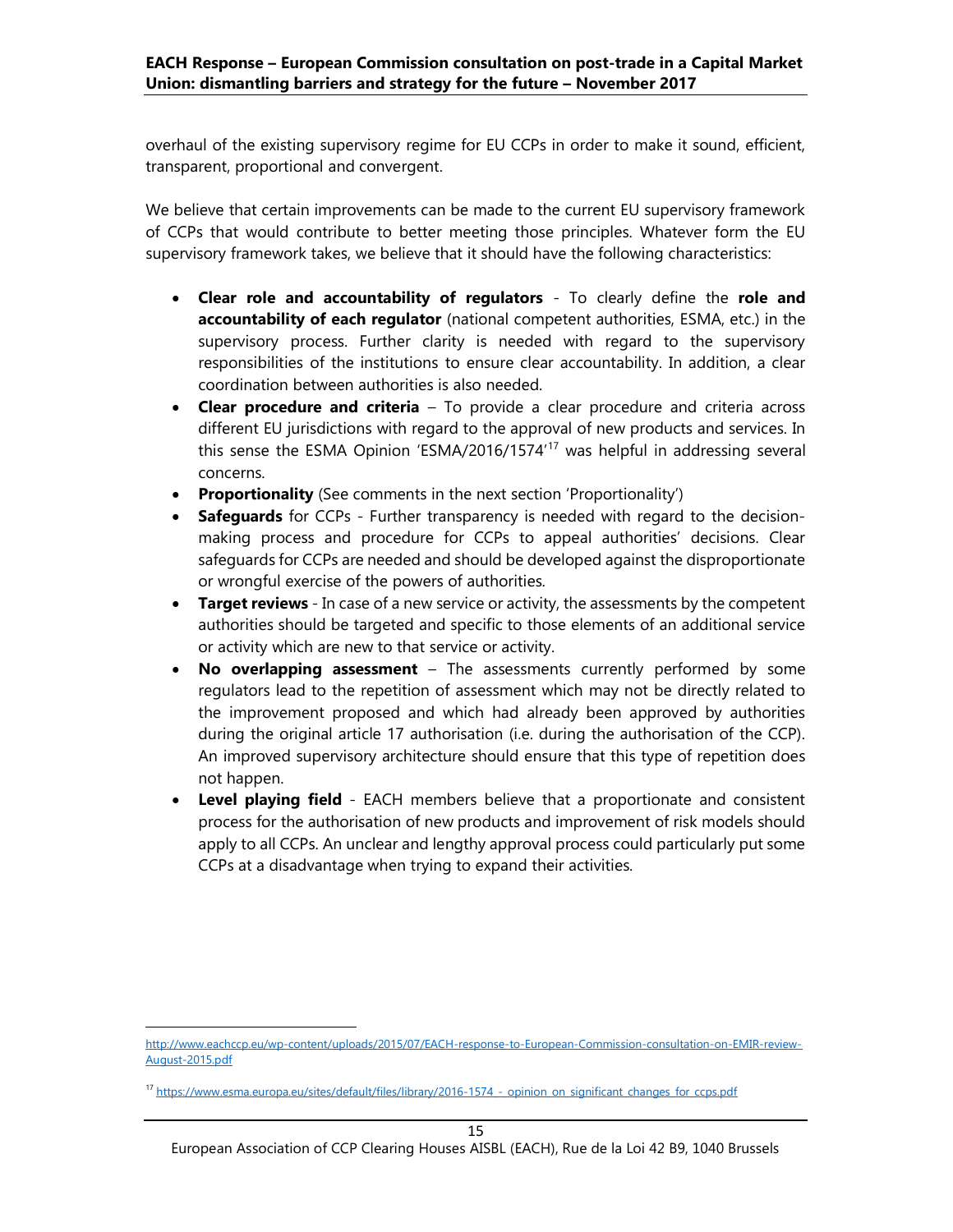# **Proportionality**

1

In 5 to 10 years from now, the regulation and supervision of EU post-trade markets should aim to ensure a balanced level of effectiveness and proportionality. While it is important that EU authorities, in line with international standards, set the right level of requirements to guarantee a safe EU post-trade market, it is also crucial that in considering additional requirements, authorities apply a certain degree of proportionality.

Proportionality is particularly important in the **CCP clearing industry**, where substantial differences exist between the volumes and types of products being cleared and the markets served by different CCPs. These differences are to a certain extent quantified in the public quantitative disclosure information that CCPs make publicly available and the can be accessed through the EACH website http://www.eachccp.eu/cpmi-iosco-public-quantitative-disclosure/

As indicated in our feedback to the European Commission on the proposal for a regulation on 'Further amendments to the European Market Infrastructure Regulation (EMIR)<sup>'18</sup>, we believe that proportionality is of especial important with regard to CCP supervision. The EU supervisory architecture should be proportional to the activities, financial instruments cleared and size of the CCP being supervised.

This proportionality element is of particular importance if the EU Supervisory architecture was to consider additional supervisory requirements to the ones included in EMIR. The treatment of members of the supervisory body (either CCPs colleges or single authority), should be equal (i.e. no authority should be given more than one vote). Furthermore EACH members believe that proportionality rules are needed in the structure of CCP colleges. We think that the competent authority should be part of the college structure only if clearing members have significant contributions to the CCPs default funds and they should not be part of the college in the case where the contributions of clearing members are minor or insignificant to the system.

The differences between EU CCPs should also be taken into consideration in relation to the cost related to the supervision. We would propose that EU Supervision should be proportional to the activities, financial instruments cleared and size of the CCP.

### Measures to be taken to improve the cross-border flow of collateral

Following the recent financial crises, market participants faced a significant increase in the use of collateral to secure operations (e.g. operations with central banks, margin requirements, reverse repo transactions). In the next 5 to 10 years, EU post-trade markets should ensure the optimal use of collateral. This could be achieved by targeting one single pool of collateral which allows real time substitution. Cross border solutions will allow banks to have one single pool of collateral.

<sup>18</sup> http://www.eachccp.eu/wp-content/uploads/2017/10/EACH-feedback-European-Commission-proposal-%E2%80%98Furtheramendments-to-the-European-Market-Infrastructure-Regulation-EMIR%E2%80%99-October-2017.pdf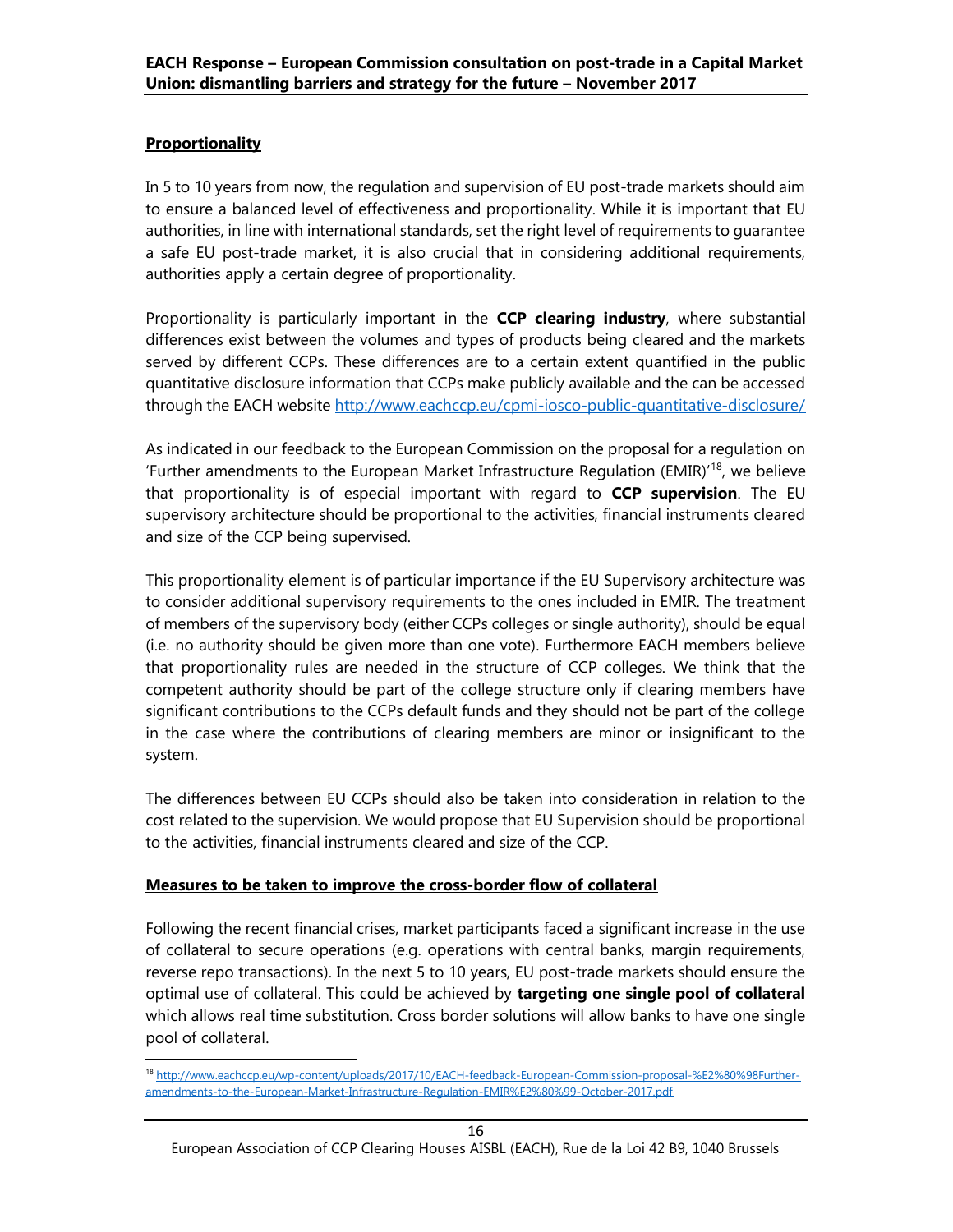The implementation of European legislation and other non-legislative initiatives aimed at harmonising settlement across the EU helps improve the cross-border flow of collateral. Examples are the CSD Regulation and the T2S project. Both will facilitate settlements across CSDs and ICSDs, fostering greater financial integration.

We support the development of tools which allow collateral optimisation, such as triparty repo solutions. Triparty repo transactions, for which post-trade processing (e.g. collateral selection, payment and settlement, custody and management during the life of the transaction) is outsourced by the parties to a third-party agent, have the advantage to allow for real time substitutions and optimisation regarding the type of collateral delivered.

Lastly, we support the **ECB decision in May 2014 to remove the repatriation requirement**, part of Correspondent Central Banking Model ("CCBM"). This decision made it easier for Eurosystem counterparties to use assets, held as collateral at their domestic CSD, for their Eurosystem credit operations. The removal of the repatriation requirement eliminated the need to move assets from the investor securities settlement system ("SSS") to the issuer SSS in CCBM operations. We would encourage all EU central banks to embrace this solution.

### Improving the legal enforceability of collateral and close-out netting arrangements cross-border

### Financial Collateral Legislation

In the next 5 to 10 years, we would support a Financial Collateral Harmonising Regulation as a long term aim, with convergence of existing practice under the Financial Collateral **Directive as a medium term aim**. The key issue is to ensure that collateral arrangements are easily enforceable whether they are on the basis of title transfer or a security interest (and irrespective of the jurisdiction where the collateral is held and the jurisdiction of the grantor). The Financial Collateral Directive is useful in that regard. In order to improve legal enforceability of collateral (which supports effective risk management and efficient markets), we would welcome (in the long term) a review of the Financial Collateral Directive to make sure it is still fit for purpose, particularly in relation to cross-border arrangements. An alternative would be the introduction of a European legal framework for the harmonisation of rules regarding the methods allowing for effective acquisition of securities and collateral interests therein and the regime regarding good faith acquisition, building on the Financial Collateral and Settlement Finality Directives. This could include looking at the different types of security interest which exist under the law of different jurisdictions and ensuring there is a harmonised position on how such security interests are taken. It could also encompass some of the ancillary arrangements which surround collateral arrangements.

For example, we understand that powers of attorney are automatically revoked on the insolvency of the grantor in some jurisdictions but not in others.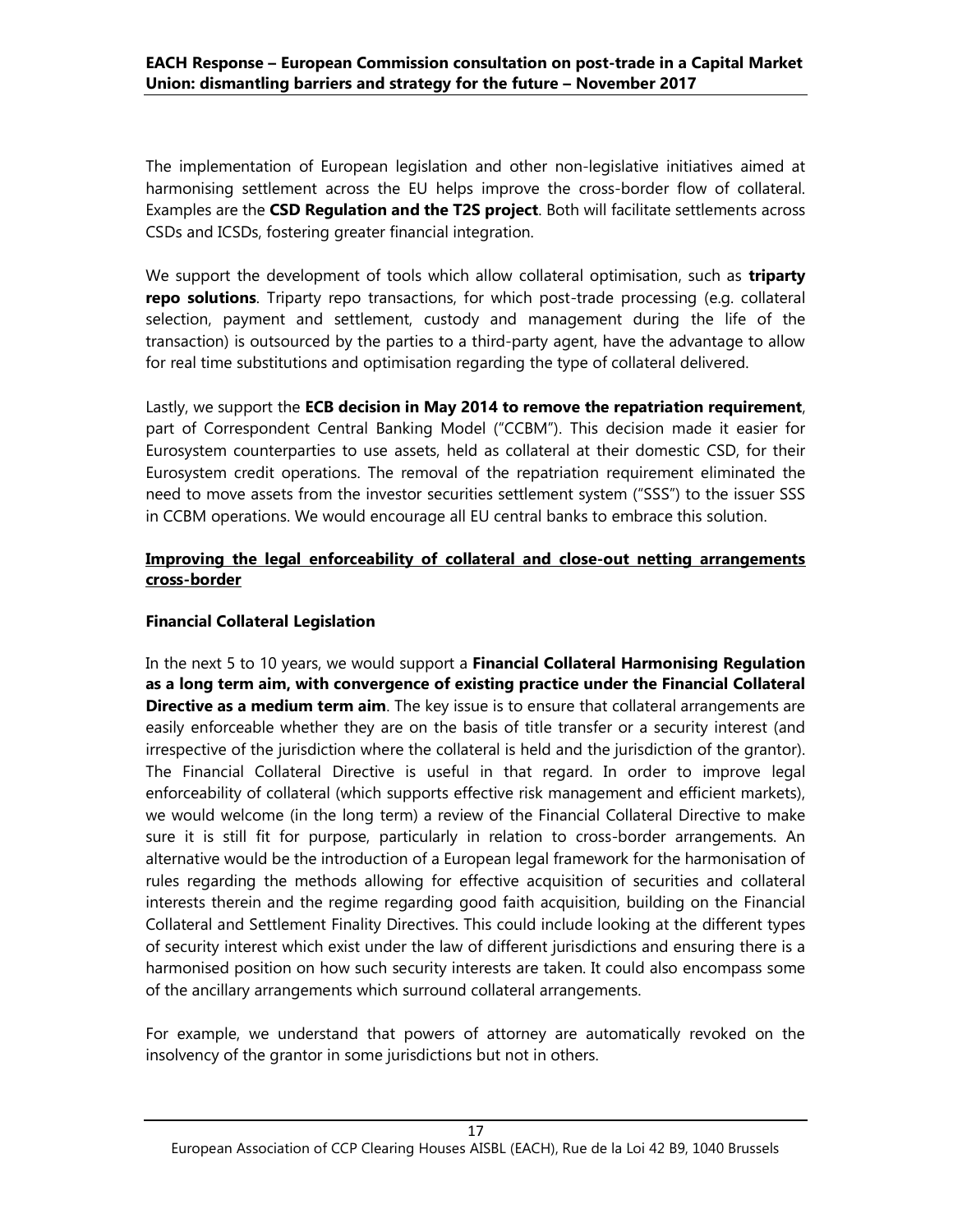It has also been observed that even 'netting-friendly' jurisdictions may have inconsistent laws regarding:

- (i) the scope of eligible parties allowed to use close-out netting: for instance, insurance companies or special purpose vehicles used by banks in the context of securitisation might or might not be netting-eligible, depending on the jurisdiction;
- (ii) the eligible types of contracts: jurisdictions differ, for instance, in their assessment of whether physically settled derivatives should be netting-eligible; and the extent to which close-out netting is compatible with the pari passu principle: for instance, the applicable regime regarding knowledge by the solvent party of the approaching insolvency of the counterparty differs across different jurisdictions.

Q6: a) Do you agree that there are fewer barriers for cross-border provision of clearing and settlement services and processes than 15 years ago? Please explain. b) If you agree that certain barriers have been removed, for each of those please explain what were the main drivers removing those barriers?

As a participant in the drafting of the EPTF report<sup>19</sup>, EACH agrees with the assessment of the barriers that have been dismantled as included in that report ('Giovannini barriers' 2, 4, 5, 6, 7) and those that are yet to be dismantled ('Giovannini barriers' 1, 3, 8, 9, 10, 11, 12, 13, 14, 15 and the newly identified 'EPTF Barriers' 3, 4, 5, 6 and 10).

Q7: a) Which of the below issues listed by the EPTF as remaining barriers constitute a barrier to post-trade? Please select from the list.

1. Fragmented corporate actions and general meeting processes;

2. Lack of convergence and harmonisation in information messaging standards;

 3. Lack of harmonisation and standardisation of Exchange Traded Funds (ETF) processes;

- 4. Inconsistent application of asset segregation rules for securities accounts;
- 5. Lack of harmonisation of registration and investor identification rules and processes;
- 6. Complexity of post-trade reporting structure;
- 7. Unresolved issues regarding reference data and standardised identifiers;

8. Uncertainty as to the legal soundness of risk mitigation techniques used by intermediaries and of CCP's default management procedures;

9. Deficiencies in the protection of client assets as a result of the fragmented EU legal framework for book-entry securities;

10. Shortcomings of EU rules on finality;

1

11. Legal uncertainty as to ownership rights in book-entry securities and third party effects of assignment of claims;

12. Inefficient withholding tax collection procedures.

<sup>&</sup>lt;sup>19</sup> https://ec.europa.eu/info/sites/info/files/170515-eptf-report\_en.pdf